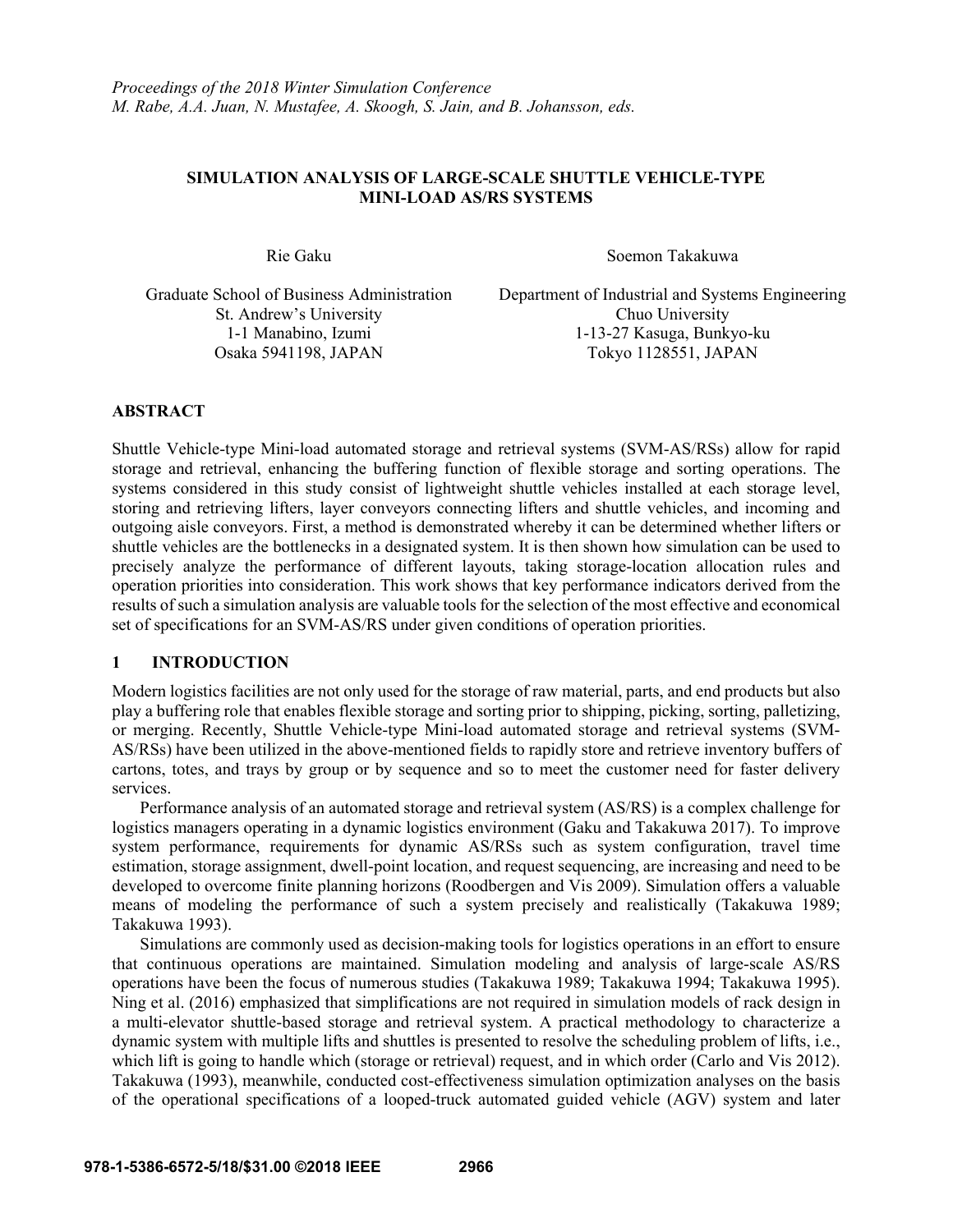Takakuwa (1996) proposed a module-based modeling approach for generating simulation programs for a complex and large-scale AS/RS system. Kuo et al. (2007) used a computationally efficient cycle time model to estimate vehicle utilization of unit load AVS/RSs using autonomous vehicle technology with a view to identifying the range of design profiles warranting more extensive simulation-based evaluation and validation. Goozen et al. (2016) developed scheduling heuristics to assign tasks to shuttles so as to minimize the number of out-of-sequence occurrences and maximize the throughput capacity of a full roaming-shuttle system (FRS). An FRS is, however, generally deemed more suitable for slow-moving products in retail and wholesale distribution centers. Throughput performance calculations are performed for an AS/RS by implementing a variety of warehouse designs in practice considering the operating characteristics (Lerher et al. 2015; Lerher et al. 2016). Both studies emphasized that simulation can help warehouse designers to analyze the efficiency of a layout with regards to the kinematic properties of AS/RSs.

Many possible layouts must be evaluated and selected when designing a large-scale SVM-AS/RSs. Numerous parameters must be decided upon, such as the specifications of the SVM-AS/RS, the number of shuttle vehicles, and the number of incoming/outgoing lifters, taking into account the priority to be given to different operations based on the frequency of handling items in different ways. It is essential to model the different solutions and perform simulation experiments on a number of models so as to ensure that continuous logistics operations are maintained. This paper goes beyond existing studies by evaluating the efficiency and effectiveness of SVM-AS/RSs under differently designed layouts through simulations that analyze the dynamic performance of the systems and take operation priorities into consideration. Such simulation results can be used to aid decision-making in the selection of appropriate specifications for complex and dynamic SVM-AS/RSs from both an efficiency and economic standpoint.

This paper is organized as follows: Section 2 introduces the SVM-RS/AS systems with their material flows and storage allocation rules. Section 3 describes the simulation analysis with the model logic, applied parameters and key results, leading to a cost and efficiency comparison for alternative layouts. A summary with conclusions is given in Section 4.

### **2 SHUTTLE VEHICLE-TYPE MINI-LOAD AS/RS SYSTEMS**

### **2.1 General View of SVM-AS/RSs**

A general view of the SVM-AS/RSs is shown in Figure 1. The SVM-AS/RSs considered in this study consist of various subsystems: a shuttle vehicle installed on each level, storing and retrieving lifters, layer conveyors connecting lifters and shuttle vehicles, and incoming and outgoing aisle conveyors. Storage and retrieval are performed to/from the racks by lightweight shuttle vehicles that can move only in the horizontal direction. The racks are linked to the storing and retrieving lifters by the layer conveyors. Outgoing aisle conveyors are linked to the checking and packing area.

### **2.2 Operational Flow of SVM-AS/RSs**

When an incoming mini-load arrives on an incoming aisle conveyor, it is transferred to a layer conveyor by a storing lifter. If no lifter is available at that time, the item will stop and wait at the end of the incoming aisle conveyor until a storing lifter becomes idle. Once on the layer conveyor, the mini-load moves to its destination rack, onto which it is transferred by a lightweight shuttle vehicle. In the case of an outgoing mini-load, the load is picked from its rack by a lightweight shuttle vehicle, travels along a layer conveyor, and is then transferred to the outgoing aisle conveyor by a retrieving lifter.

Operation priorities are an important consideration for the efficient use of the lightweight shuttle vehicles and storing and retrieving lifters. In general, storage operations have a higher priority than retrieving operations. This means that incoming mini-loads are given preferential treatment over outgoing mini-loads. Alternatively, the operations can alternate between retrieval and storage operations cyclically.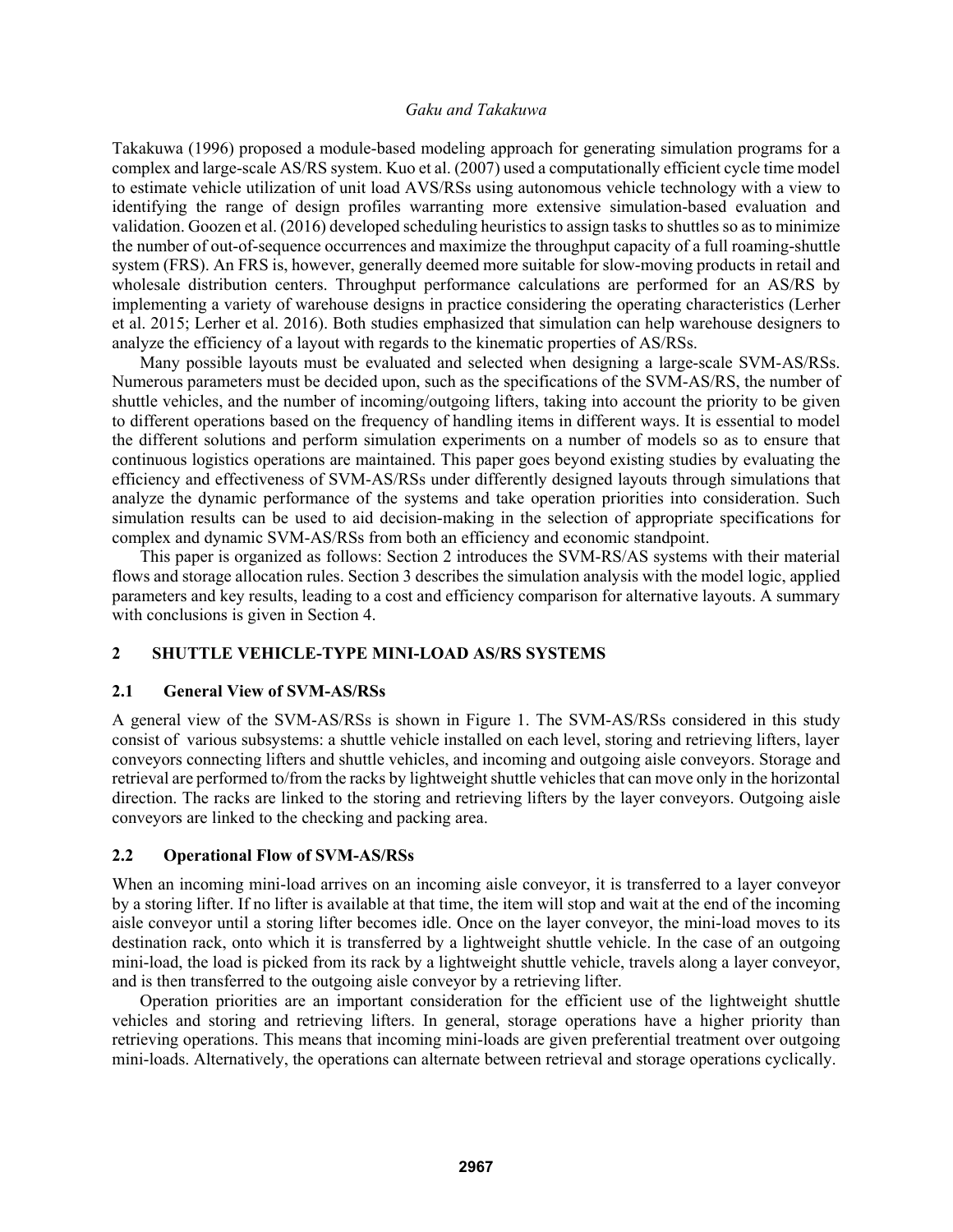

Figure 1: A general view of the SVM-AS/RSs.

# **2.3 Storage Location Allocation Rules for Incoming and Outgoing Loads**

The storage-location allocation rule is an essential factor to consider when aiming to provide flexible buffering for rapid storage and sorting operations with SVM-AS/RSs. There are two general storagelocation allocation rules in SVM-AS/RSs, and which rule is appropriate depends on the relative frequency of inbound and outbound operations. The first, the "Priority Allocation Rule," is shown in Figure 2. This is most appropriate when outgoing operations are carried out in a short time window. Storage locations close to the layer conveyors are allocated and prioritized for incoming loads so as to minimize the time required for outgoing transfer. The other option is to randomly assign storage locations from the available locations among the various levels. This rule, known as the "Random Allocation Rule Based on Level Balance", is used for the purposes of this study and in the simulation experiments herein.



Figure 2: Priority allocation rule of SVM-AS/RSs.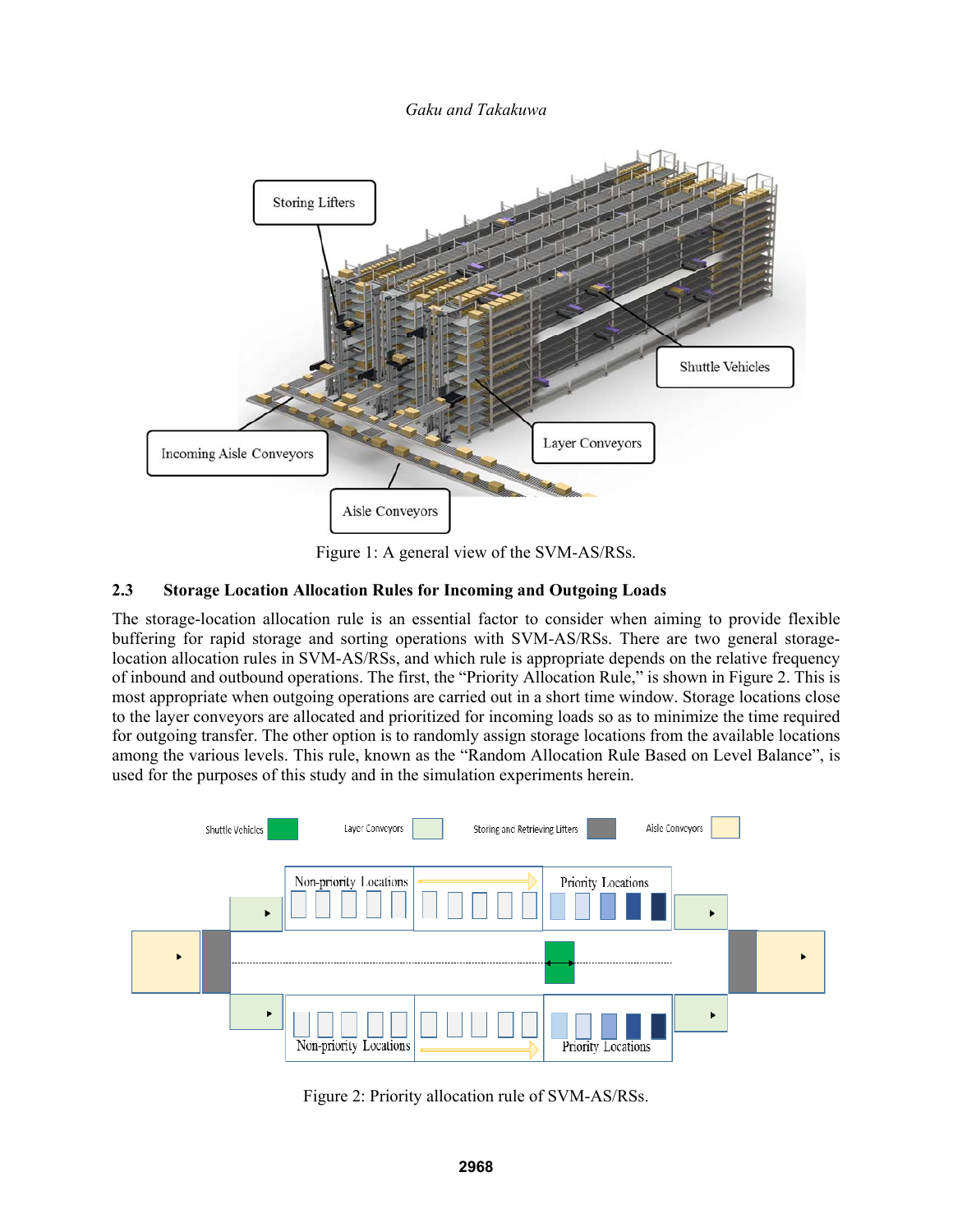### **3 SIMULATION ANALYSIS**

#### **3.1 Problem Statement**

Many parameters must be considered when designing large-scale SVM-AS/RSs. The efficiency of the system depends on specifications such as the number and size of the system components, i.e., lightweight shuttle vehicles, storing and retrieving lifters, layer conveyors connecting lifters and shuttle vehicles, and incoming and outgoing aisle conveyors. These parameters must be decided before the start of operations to ensure continuous logistics operation.

To demonstrate this process, a simulation analysis is run on a sample set of candidate SVM-AS/RSs. There are two steps to determine appropriate SVM-AS/RS specifications via simulation analysis. The first is to specify the overall layout. This study defines five possible layouts meeting the condition of requiring at least 500 racks, as follows:

| Type A: bank: 2, bay: 65, level: $4 = 520$ (racks)    |
|-------------------------------------------------------|
| Type B: bank: 2, bay: 50, level: $5 = 500$ (racks)    |
| Type C: bank: 2, bay: $45$ , level: $6 = 540$ (racks) |
| Type D: bank: 2, bay: 40, level: $7 = 560$ (racks)    |
| Type E: bank: 2, bay: 35, level: $8 = 560$ (racks)    |

The second step is to determine the more detailed specifications of the SVM-AS/RSs. These include the number and buffer size of incoming and outgoing layer conveyors and the number of shuttle vehicles. A particular challenge at this stage is to determine the optimal or reasonable number of shuttle vehicles to be stationed on each level to carry the expected number of items between the lifters and the handling racks from both an efficiency and economic standpoint. Based on the frequency of item handling and the operational priorities, the sample parameters listed in Table 1 are used as the experimental conditions for the simulation experiments for the five types of SVM-AS/RS, Type A to Type E.

#### **3.2 Simulation Logic**

A simulation model of the AS/RS operations of SVM-AS/RSs was created using the Simio simulation package (Kelton et al. 2017). This study considers two essential types of material-flow processes typically performed by SVM-AS/RSs, i.e., incoming and outgoing, as shown in Figure 3. Each process flow contains a sequence of activities performed by the lightweight shuttle vehicles installed on each level, storing and retrieving lifters, layer conveyors, and incoming and outgoing aisle conveyors. The essential process flows are identified so that the materials handling operation flows of the SVM-AS/RSs can be characterized.

In an SVM-AS/RS, both lightweight shuttle vehicles and storing and retrieving lifters must be handled in accordance with operation priority rules. Unlike traditional AS/RSs, in SVM-AS/RSs items are held as inventory inside the warehouse for a relatively short period of time. This study considers two general strategies for operations priority in the simulation experiments. In one, "Storage Operations First" (SOF), incoming mini-loads are given preferential treatment over outgoing mini-loads. Retrieving operations are, therefore, started only once the incoming operations are finished. In the other, "Alternate Operations" (AO), operations can alternate between retrieval and storage operations cyclically.

#### **3.3 Simulation Parameters**

Before performing simulation analyses, both the maximum number of outgoing retrieving/incoming storing loads per hour, i.e., *I* (units), and the bottlenecks in accordance with the operation priority rules are estimated by the following two equations:

For AO, 
$$
I = T/max\left[2a + b + c, \frac{2(2x+y+z)}{n}\right]
$$
 (1)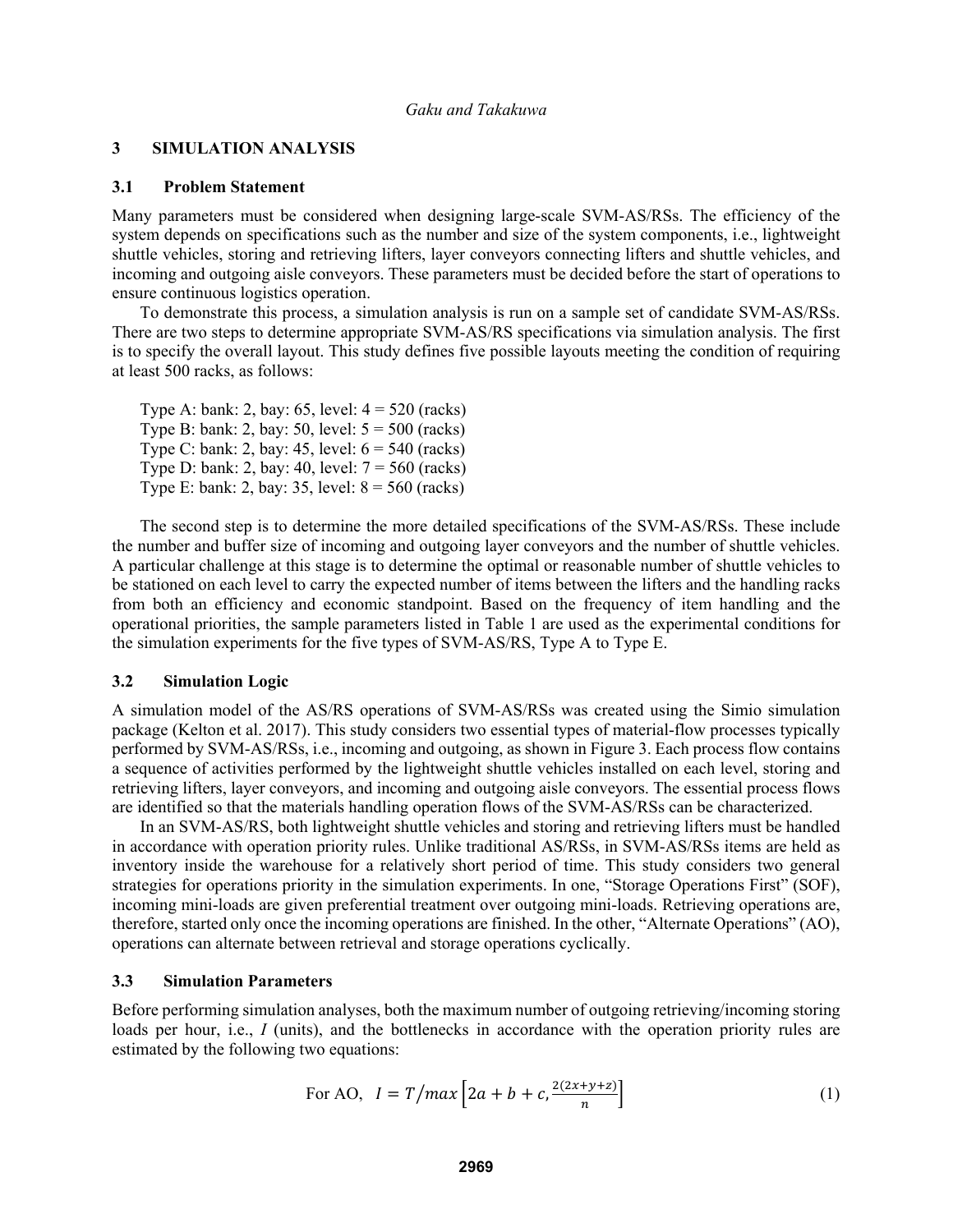| <b>Items</b>                                  | <b>Parameters</b>                  |
|-----------------------------------------------|------------------------------------|
|                                               | 520 ( $= 2 \times 4 \times 65$ )   |
| Racks:                                        | $500 (= 2 \times 5 \times 50)$     |
| Numbers of racks                              | 540 ( $= 2 \times 6 \times 45$ )   |
|                                               | 560 ( $= 2 \times 7 \times 40$ )   |
|                                               | $560 (= 2 \times 8 \times 35)$     |
| Lightweight shuttle vehicles:                 | $4, 5, 6, 7, 8 \text{ (units)}$    |
| Velocity                                      | $(16.88 \text{ m.} / \text{sec.})$ |
| Loading time                                  | $(5.76 \text{ sec.}/ \text{unit})$ |
| Unloading time                                | $(3.51 \text{ sec.}/ \text{unit})$ |
| Storing and retrieving lifters:               |                                    |
| Numbers of storing lifters                    | $1, 1, 1, 1, 1 \text{ (units)}$    |
| Numbers of retrieving lifters                 | $1, 1, 1, 1, 1$ (units)            |
| Velocity                                      | $(11.65 \text{ m.} / \text{sec.})$ |
| Loading time                                  | $(1.16 \text{ sec.}/ \text{unit})$ |
| Unloading time                                | $(1.05 \text{ sec.}/ \text{unit})$ |
| Layer conveyors                               |                                    |
| Numbers of incoming layer conveyors           | 4, 5, 6, 7, 8 (units)              |
| Buffer size for incoming items for each level | $1, 1, 1, 1, 1$ (units)            |
| Numbers of outgoing layer conveyors           | 4, 5, 6, 7, 8 (units)              |
| Buffer size for outgoing items for each level | 2, 2, 2, 2, 2 (units)              |
| Velocity                                      | $(14.71 \text{ m.} / \text{sec.})$ |
| Aisle conveyors                               |                                    |
| Numbers of incoming aisle conveyors           | $1, 1, 1, 1, 1 \text{ (units)}$    |
| Numbers of outgoing aisle conveyors           | $1, 1, 1, 1, 1$ (units)            |
| Velocity                                      | (40m. / sec.)                      |
| Length                                        | 5(m.)                              |
| Items to be handled:                          |                                    |
| Numbers of incoming items                     | 500 (units)                        |
| Numbers of outgoing items                     | 500 (units)                        |

### Table 1: Sample parameters of the SVM-AS/RSs.



(a) Incoming operation

Figure 3: Operation flows of SVM-AS/RSs.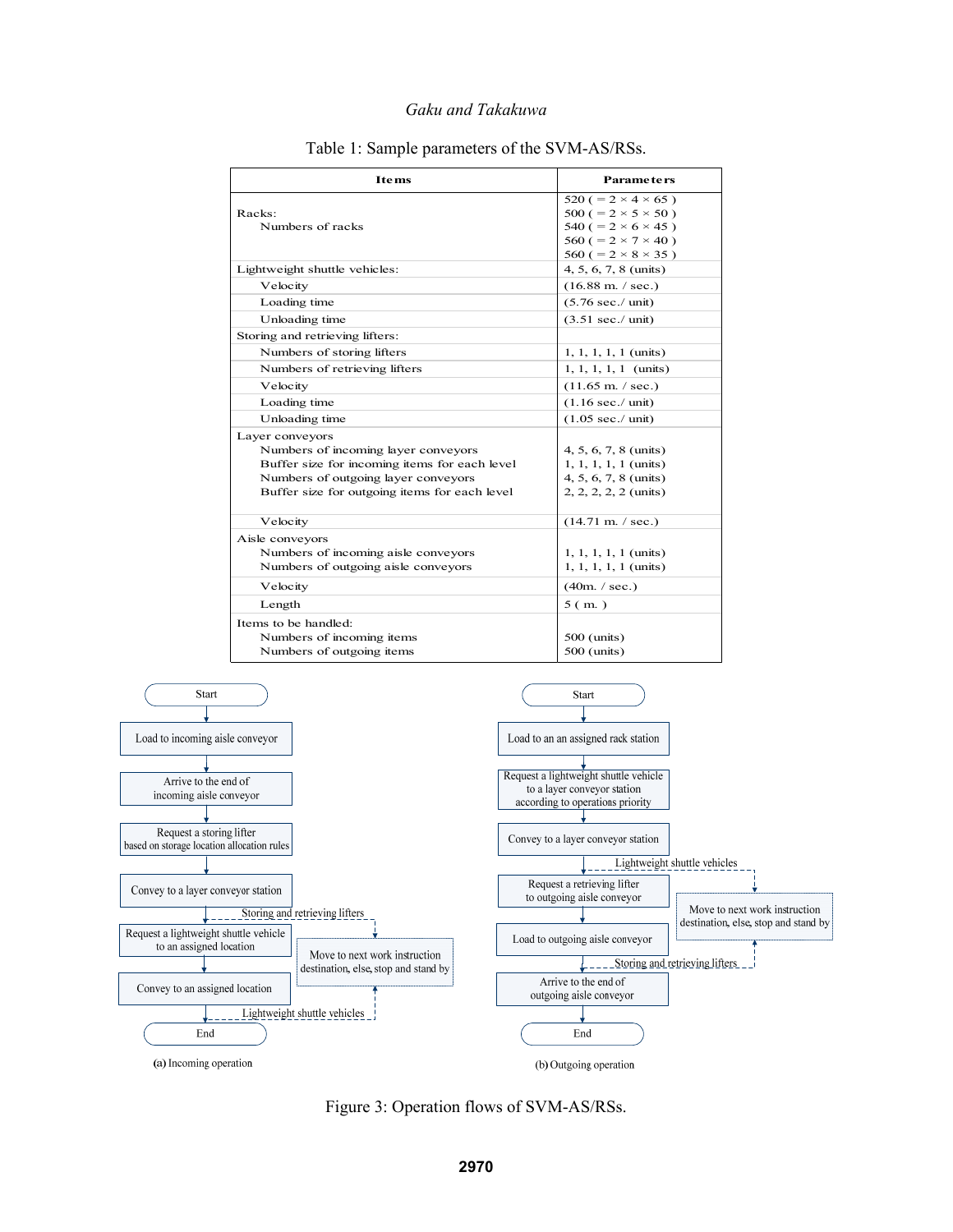For SOF, 
$$
I = T/max \left[ 2a + b + c, \frac{2x + y + z}{n} \right]
$$
 (2)

where

*a*: one-way moving time of a storing/retrieving lifter from the base position to the halfway point (s)

*b*: loading time onto a lifter (s)

*c*: unloading time from a lifter (s)

*n*: number of shuttle vehicles (units)

*T*: operation time (e.g., 3,600 s)

*x*: one-way moving time of a shuttle vehicle from the base position to the halfway point (s)

*y*: loading time onto a shuttle vehicle (s)

*z*: unloading time from a shuttle vehicle (s)

Equations (1) and (2) are applied for the AO and SOF rules, respectively. The term  $(2a+b+c)$  in the denominators of the two equations is the expected duration of one round-trip by a lifter and a shuttle vehicle under the two operation priority rules. The term  $(2x+y+z)$  is the expected round-trip time for a shuttle vehicle, and *n* units of shuttle vehicles are used for conveying both outgoing retrieving/incoming storing loads. However, the expected overall processing time for one shuttle vehicle round-trip is different in Equations (1) and (2). According to the AO rule, the expected overall shuttle vehicle processing time is  $2(2x+y+z)/n$ , as shown in Equation (1). In the denominator of Equation (2), because retrieving operations are started upon completion of incoming load storage, the expected overall processing time is  $(2x+y+z)/n$ . According to the above two equations, the bottleneck of the AS-RS systems in this study will be either a lifter or shuttle vehicle depending on the specification of the AS/RS system. The expected cycle time is the denominator of Equation (1) or (2).

The times in lifter and shuttle vehicles used for both Equations (1) and (2) are measured from a real AS-RS system via a time study. Selected sample data of the five major possible layouts are shown in Table 2, which provides insights into the bottlenecks in AS/RS systems with different design specifications. Shuttle vehicles are the bottlenecks for type A under the SOF rule and for type A, B, and C under the AO rule. Conversely, lifters are the bottlenecks for types B–E under the SOF rule and for types D and E under the AO rule. The shaded cells represent the overall processing time of shuttle vehicles with different operation priority rules where the bottlenecks are shuttle vehicles.

| <b>Layout Type</b> | $\boldsymbol{a}$ | Ь    | $\boldsymbol{c}$ | $\boldsymbol{x}$ | $\mathcal{Y}$ | z    | $2a + b + c$ | $(2x+y+z)/n$ | $2(2x+y+z)/n$                     | <b>Bottlenecks</b><br>under SOF rule | <b>Bottlenecks</b><br>under AO rule |
|--------------------|------------------|------|------------------|------------------|---------------|------|--------------|--------------|-----------------------------------|--------------------------------------|-------------------------------------|
| Type A             | 0.69             |      |                  | 3.44             |               | 3.59 | 4.04         | 8.07         | Shuttle Vehicles Shuttle Vehicles |                                      |                                     |
| Type B             | 0.86             |      |                  | 2.64             |               |      | 3.93         | 2.91         | 5.82                              | Lifters                              | Shuttle Vehicles                    |
| Type C             | 1.03             | 1.16 | 1.05             | 2.38             | 5.76 3.51     |      | 4.27         | 2.34         | 4.68                              | Lifters                              | <b>Shuttle Vehicles</b>             |
| Type D             | 1.20             |      |                  | 2.11             |               |      | 4.61         | 1.93         | 3.86                              | Lifters                              | Lifters                             |
| Type E             | 1.37             |      |                  | 1.85             |               |      | 4.95         | 1.62         | 3.24                              | Lifters                              | Lifters                             |

Table 2: Bottleneck in each AS-RS system.

## **3.4 Comparison of Key Performance Indicators for Alternative Layouts**

Simulation is a powerful tool for analyzing the performance of a large-scale AS/RS, independent of how large or complicated the system is. Thirty independent simulation experiments were run under each operation priority rule for each of the layout types described in Section 3.3. Certain key performance indicators (KPIs) were collected from the outputs of the simulation models and compared:

- Total flow time for storing and retrieving operations under both SOF and AO rules
- Average cycle time for both storing and retrieving operations under the SOF rule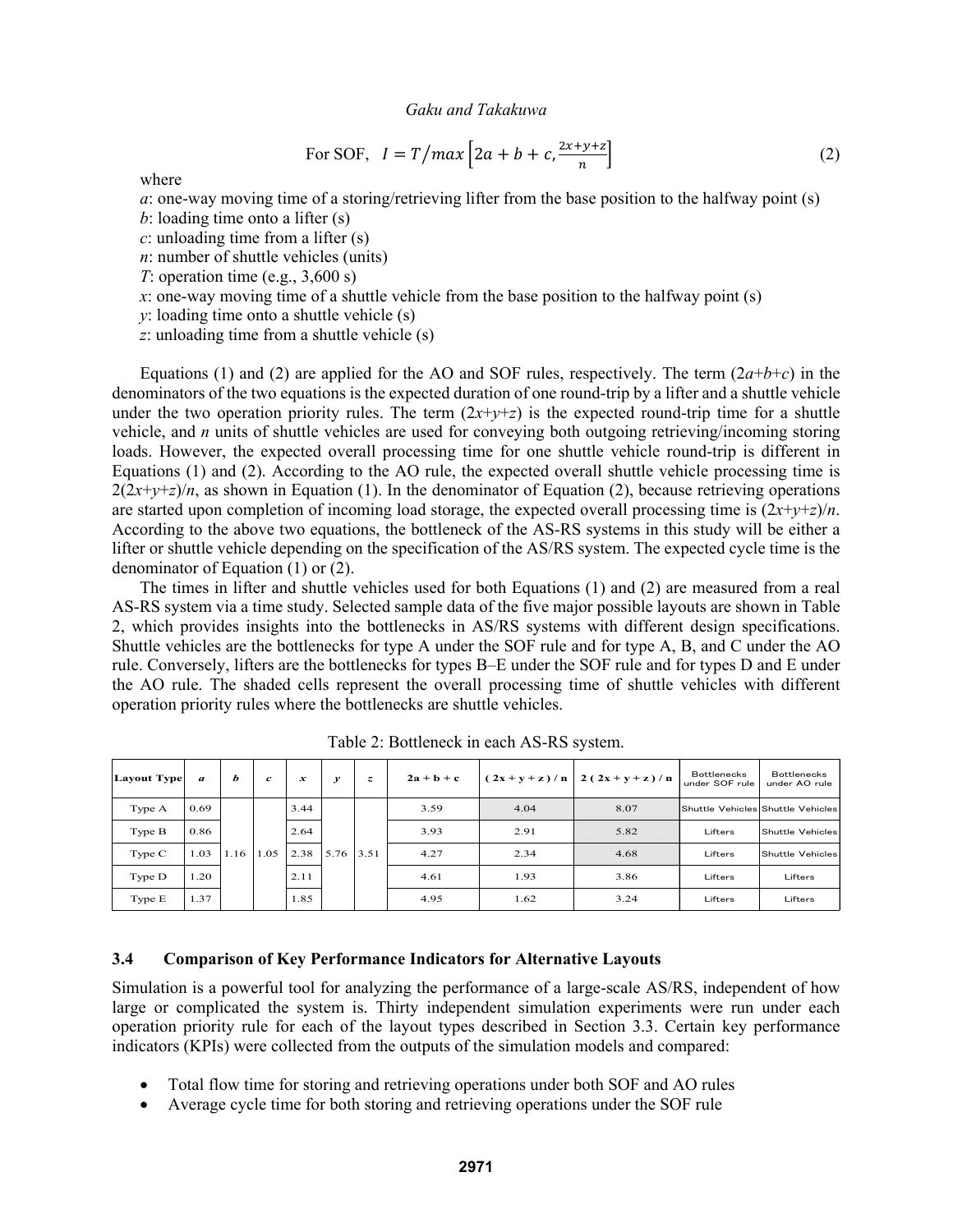The above-mentioned KPIs can be used as measures of the performance of the designated system layouts so as to evaluate the optimal specifications to be used under each operation priority rule. Figure 4 shows the 95% confidence interval on the average total flow time for storing and retrieving operations under the AO rule in the simulations. Type C can be seen to be the most efficient of the five layout types in this regard.

Figure 5, on the other hand, plots the 95% confidence interval of the average total flow time for storing and retrieving operations under the SOF rule in the simulations. This shows that type B has the shortest average flow time of the five alternatives under this rule.



Figure 4: 95% confidence interval on the average total flow time for storing and retrieving operations under the AO Rule.



Figure 5: 95% confidence interval on average total flow time for storing and retrieving operations under the SOF Rule.

The cycle time for both storing and retrieving operations as obtained from the simulations is of use when considering methods for enhancing customer satisfaction by shortening the lead time from the order of merchandize to delivery to a customer. The results regarding cycle time for both storing and retrieving operations under the SOF rule are shown in Figures 6 and 7. It can be seen that type B is the most efficient of the five layout types. The variability in cycle time between the different layouts confirms that this is a valuable performance measure for evaluating the efficiency of delivery to customers in a dynamic logistics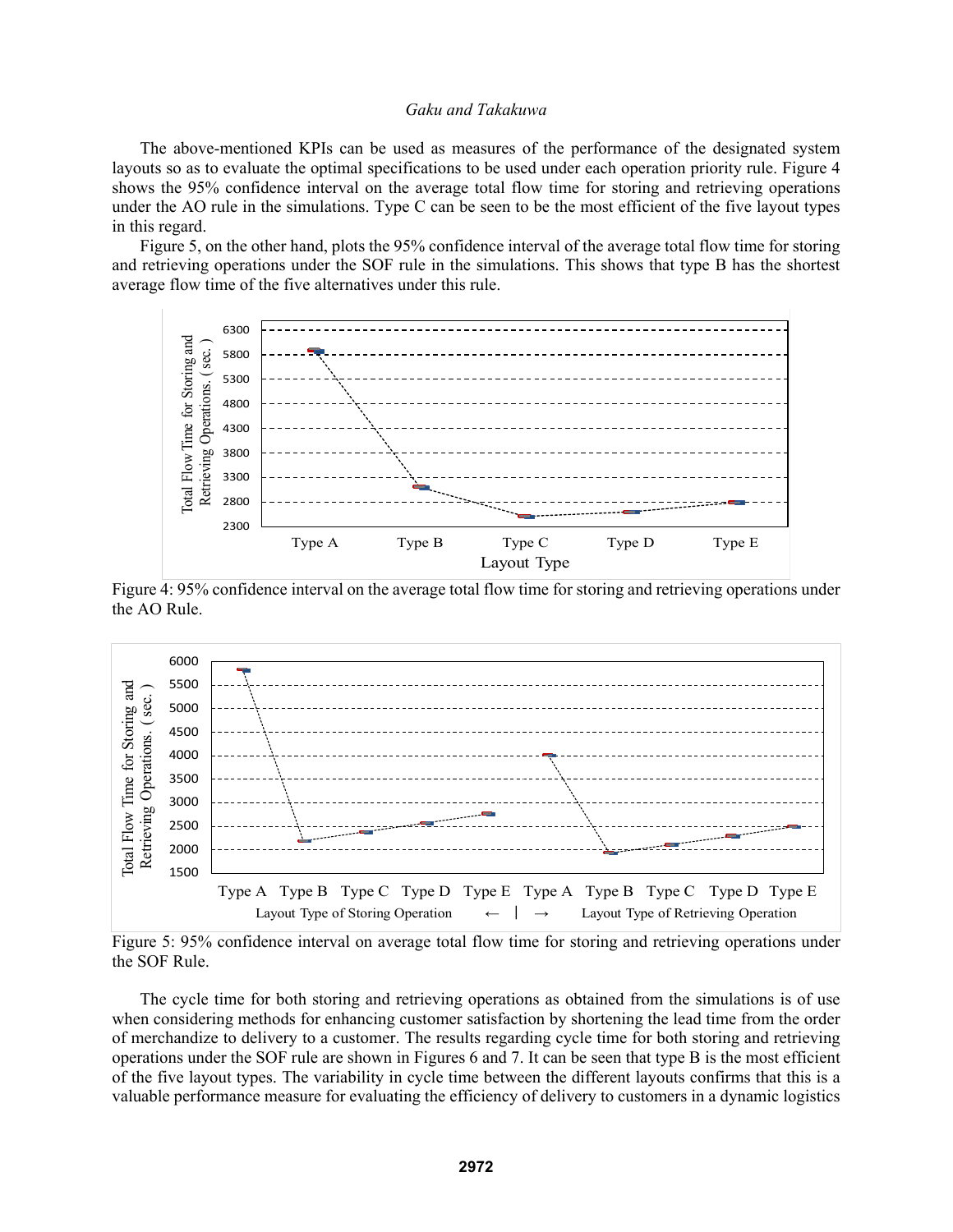environment. It can be additionally seen that Equation (2) provides a preliminary insight into the cycle time of operations, as it gives results that are close to those of the simulation analysis: the results of the overall processing time of lifters with SOF rules for types B through E in Table 3 are 3.93, 4.27, 4.61, and 4.95, very close to the values seen in the simulation results in Figures 6 and Figure 7.



Figure 6: 95% confidence interval on cycle time for storing operations under the SOF Rule.



Figure 7: 95% confidence interval on cycle time for retrieving operations under the SOF Rule.

#### **3.5 Cost and Efficiency Comparison for Alternative Layouts**

Having examined and analyzed the candidate SVM-AS/RS layouts, it is necessary to determine the optimum system based on an economic analysis of the alternatives. Cost-effectiveness analysis was used to compare the costs associated with the different system layouts considered by this study. When performing cost comparison among alternatives, it is necessary to collect the related cost information: sample data on (1) initial cost; (2) annual maintenance cost; (3) salvage value; (4) service life; (5) uniform end-of-year annual cost (unacost). An annual interest rate of 10% is selected for this case. These data are shown in Table 3.

Figure 8 shows both the total flow time for storing and retrieving operations and unacost for the alternative layouts. From an economic standpoint, both Table 3 and Figure 8 show Type A to be the most economical alternative. From an efficiency standpoint, however, the total flow times for Types B through E are lower than for A. As these four types have very similar total flow times under both the AO and SOF rules, a factorial analysis of variance was performed to better determine their relative efficiency. In this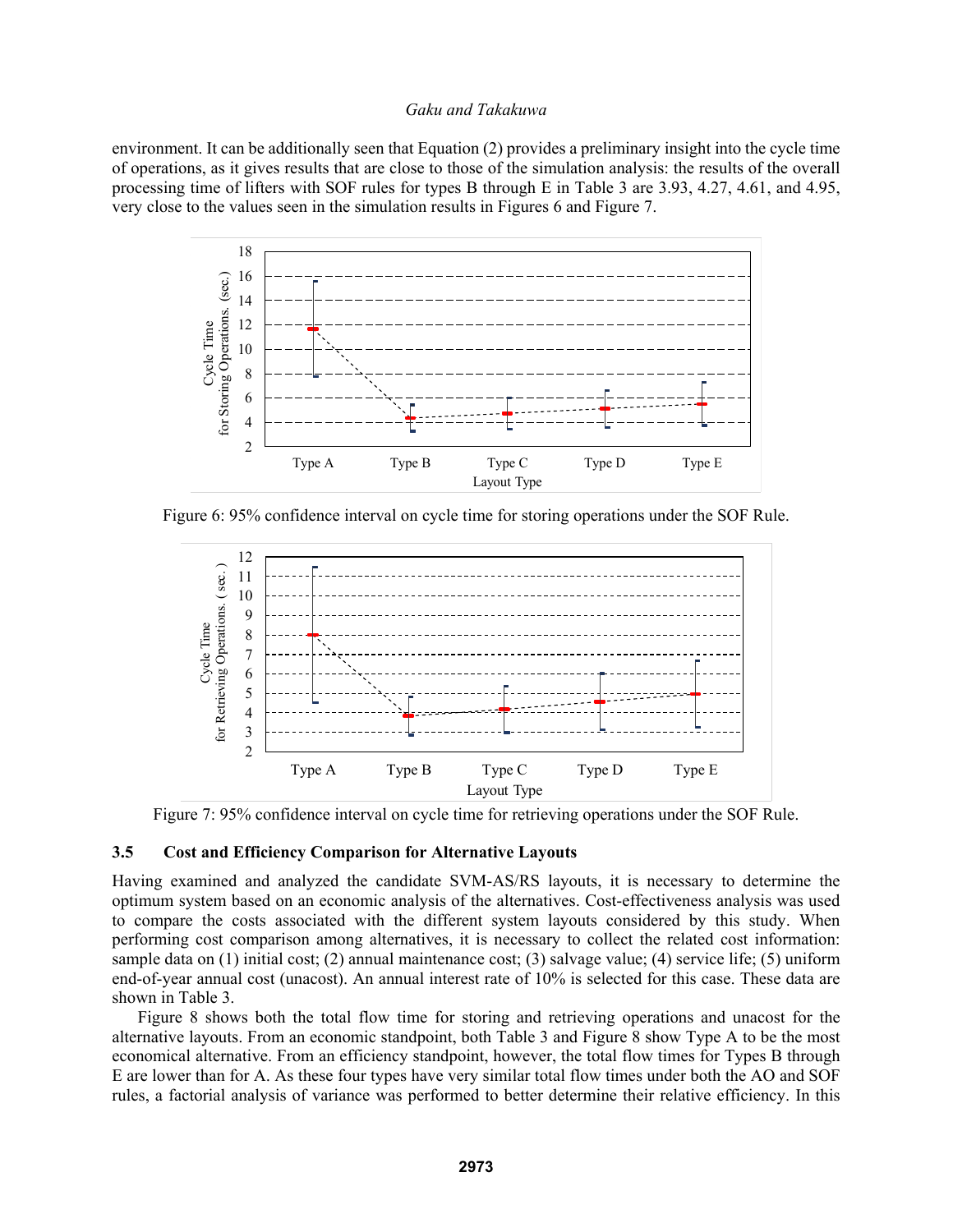case, it can be concluded that the layout type does affect the total flow time for layout Type B through E; Type C and Type B could be regarded as the most effective under the AO and SOF rules respectively. However, in case that the difference of efficiency is small, it should be emphasized that cost-effectiveness analysis, that is, trade-off between efficiency and cost might be applied for SVM-AS/RSs management.

| Layout Type | Initial Cost $(\$)$ | Maintenance/Operating Cost (\$) | Salvage Value (\$) | Service Life (years) | Unacost $(\$)$ |
|-------------|---------------------|---------------------------------|--------------------|----------------------|----------------|
| Type A      | 270,000             | 12,900                          | 27,000             | 12                   | 51,283         |
| Type B      | 315,000             | 14.750                          | 31,500             | 12                   | 59,530         |
| Type C      | 360,000             | 16.600                          | 36,000             | 12                   | 67,778         |
| Type D      | 405,000             | 18.450                          | 40,500             | 12                   | 76,025         |
| Type E      | 450,000             | 20,300                          | 45,000             | 12                   | 84,272         |

|  | Table 3: Comparisons for cost-effectiveness analysis. |  |
|--|-------------------------------------------------------|--|
|  |                                                       |  |



Figure 8: Comparison between total flow time for operations and total cost.

# **4 CONCLUSION**

This paper shows how simulation results can provide valuable support to decision-making on the design specifications for complex and dynamic SVM-AS/RSs. First, a method for identifying whether lifters or shuttle vehicles represent the bottleneck in different layout designs is proposed. It is then demonstrated how simulation experiments can be performed to examine the dynamic performance of different layouts, taking operations priority into consideration. Total flow time and the cycle time under different operation priority rules are highlighted as tools for discriminating between different system design specifications. Efficiency and installation and operation cost analyses can then be performed, providing an additional aid to better decision-making regarding the layout of alternative AS/RS designs. The proposed procedure is applied to a sample case in order to confirm its effectiveness.

### **ACKNOWLEDGMENTS**

This research is supported by Grant-in-Aid for Young Scientists (B) of the Japan Society for the Promotion of Science (JSPS) (Grant Number: 17K13801).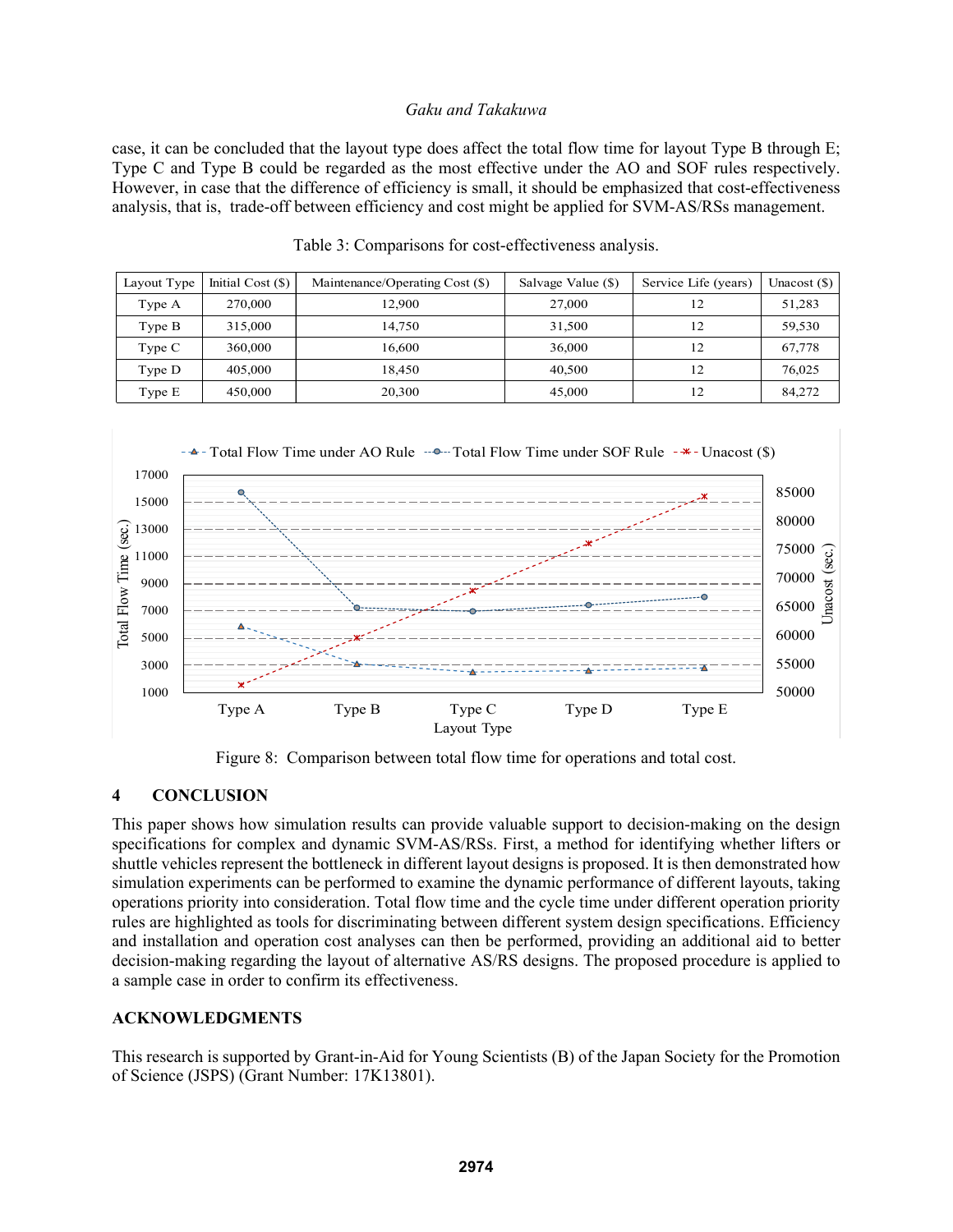#### **REFERENCES**

- Gaku R. and S. Takakuwa. 2017. "Simulation Modeling of Shuttle Vehicle-type Mini-load AS/RS Systems for E-commerce Industry of Japan". In *Proceedings of the 2017 Winter Simulation Conference*, edited by W. K. V. Chan et al., 3174-3183. Piscataway, New Jersey: IEEE.
- Goozen, M. P., I. J. Adan, J. W. Heling, and B. Wijngaarden. 2016. "Task Scheduling in a Full Roaming Shuttle System". In *Proceedings of the 2016 Winter Simulation Conference*, edited by G. W. Evans et al., 2844-2854. Piscataway, New Jersey: IEEE.
- Héctor J. Carlo and Iris F. A. Vis. 2012. "Sequencing Dynamic Storage Systems with Multiple Lifts and Shuttles". *International Journal of Production Economics* 140(2):844-853.
- Kelton, W. D., J. S. Smith, and D. T. Sturrock. 2017. *Simio and Simulation: Modeling, Analysis, Applications*. 4th ed. Simio LLC.
- Kuo, P. H., A. Krishnamurthy, and C. J. Malmborg. 2007. "Design Models for Unit Load Storage and Retrieval Systems Using Autonomous Vehicle Technology and Resource Conserving Storage and Dwell Point Policies". *Applied Mathematical Modelling* 31(10):2332–2346.
- Lerher T., B. Y. Ekren, G. Dukic, and B. Rosi. 2015. "Travel Time Model for Shuttle-based Storage and Retrieval Systems". *International Journal of Advanced Manufacturing Technology* 78(9-12):1705– 1725.
- Lerher T., B. Y. Ekren, Z. Sari, and B. Rosi. 2016. "Method for Evaluating the Throughput Performance of Shuttle Storage and Retrieval Systems". *Technical Gazette* 23(3):715-723.
- Ning, Z., L. Lei, Z. Saipeng, and G. Lodewijks. 2016. "An Efficient Simulation Model for Rack Design in Multi-elevator Shuttle-based Storage and Retrieval System". *Simulation Modelling Practice and Theory* 67:100-116.
- Roodbergen K. J. and I. F. A. Vis. 2009. "A Survey of Literature on Automated Storage and Retrieval Systems". *European Journal of Operational Research* 194(2):343-362.
- Takakuwa, S. 1989. "Module Modeling and Economic Optimization for Large-scale AS/RS". In *Proceedings of the 1989 Winter Simulation Conference*, edited by E. A. MacNair et al., 795-801. Piscataway, New Jersey: IEEE.
- Takakuwa, S. 1993. "Design and Cost-effectiveness Analysis of Large-scale AS/RS-AGV Systems". In *Proceedings of the 1993 Winter Simulation Conference*, edited by G. W. Evans et al., 851-856. Piscataway, New Jersey: IEEE.
- Takakuwa, S. 1994. "Precise Modeling and Analysis of Large-scale AS/RS". In *Proceedings of the 1994 Winter Simulation Conference*, edited by J. D. Tew et al., 1001-1007. Piscataway, New Jersey: IEEE.
- Takakuwa, S. 1995. "Flexible Modeling and Analysis of Large-scale AS/RS-AGV Systems". In *Proceedings of the 1995 Winter Simulation Conference*, edited by C. Alexopoulos et al., 873-880. Piscataway, New Jersey: IEEE.
- Takakuwa, S. 1996. "Efficient Module-based Modeling for a Large-scale AS/RS-AGV System". In *Proceedings of the 1996 Winter Simulation Conference*, edited by J. M. Charnes et al., 1141-1148. Piscataway, New Jersey: IEEE.

#### **AUTHOR BIOGRAPHIES**

**RIE GAKU** is an Associate Professor at the Graduate School of Business Administration at St. Andrew's University, Osaka, Japan. She received her M. Sc. and Ph.D. Degrees in Economics from Nagoya University in 2006 and 2010. Her research interests include demand forecasting using data mining technology and the simulation analysis of manufacturing and logistics systems. Her current research focuses on the optimization of logistics systems. Her email address is  $r-gaku@andrew.ac.jp$ .

**SOEMON TAKAKUWA** is a Professor at the Chuo University and a Professor Emeritus at the Nagoya University in Japan. He received his B.Sc. and M. Sc. degrees in Industrial Engineering from the Nagoya